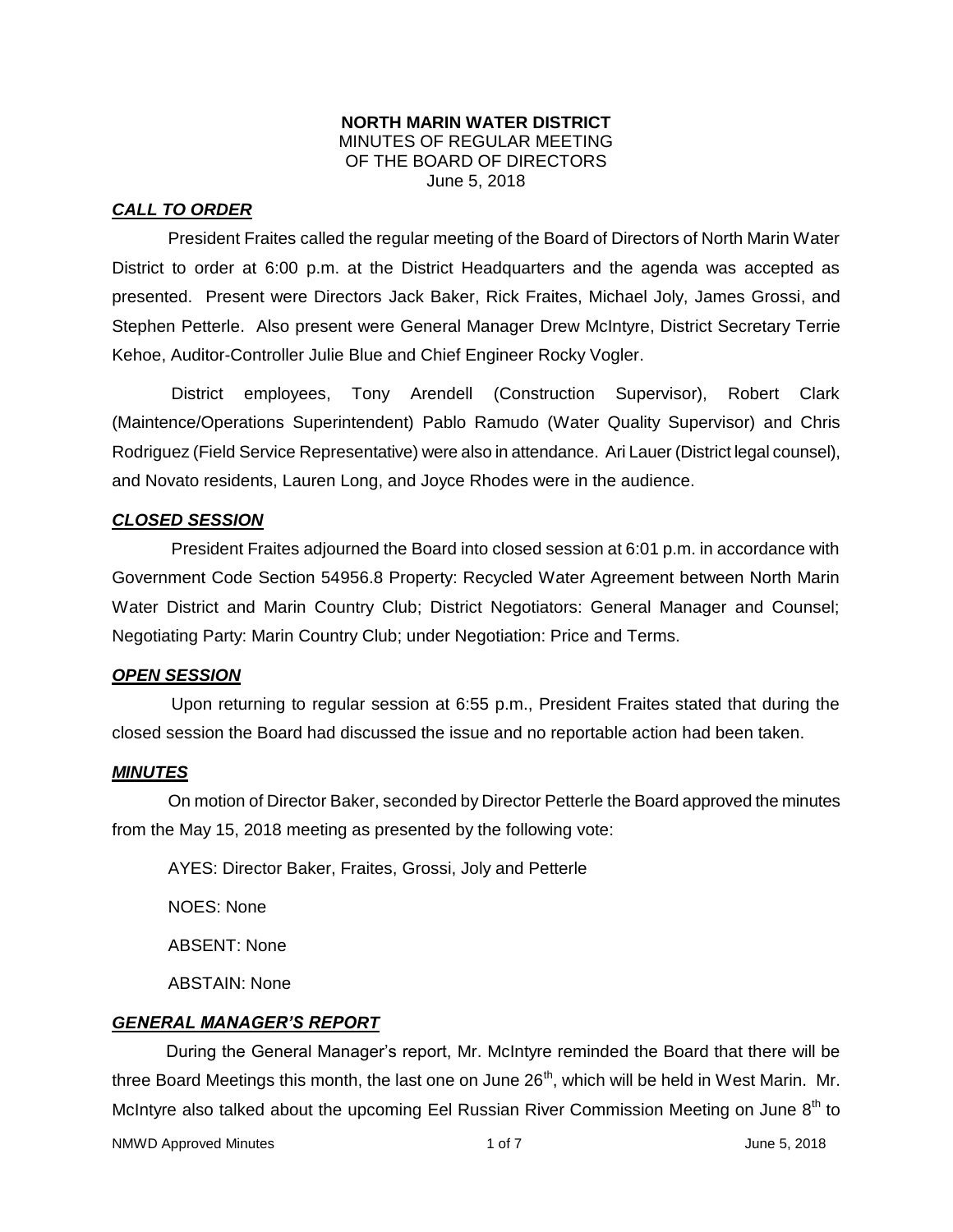discuss Pacific Gas and Electric's desire to auction the Potter Valley Project this fall. Mr. McIntyre also reminded the Board about the upcoming NBWA meeting on June  $8<sup>th</sup>$  at the Marin Community Foundation in Hamilton.

#### *OPEN TIME*

President Fraites asked if anyone in the audience wished to bring up an item not on the agenda. Ms. Lauren Long a member from the audience asked North Marin Water District to support Senate Bill 623, known as the Safe and Affordable Water Drinking Water Fund which proposes to establish a statewide tax on residential and business water bills in California to fund State programs that address poor drinking water quality in rural disadvantaged communities. The Board thanked Ms. Long for coming to the meeting and expressing her concern.

#### *STAFF/DIRECTORS REPORTS*

President Fraites asked if staff or Directors wished to bring up an item not on the agenda and the following items were discussed:

Mr. Clark reported that we have been unable to receive recycled water from Las Gallinas Valley Sanitary District (LGVSD) due to a problem associated with their UV disinfection system. Mr. Clark stated that this issue is expected to be resolved in mid-July and in the interim we have been supplying our South service area recycled water customers with potable water. Director Baker questioned as to the cause of the problem. Mr. Clark said that LGVSD has advised that low pH water appears to be damaging the feed pipe lining at their treatment facility so they will need to change out the pipe to stainless steel.

Director Joly commented that Directors have many Novato budgets to approve and said that it would be helpful if staff could stagger them in two meetings and allow more time for review. Mr. McIntyre responded that the budgets are submitted to the Board on a schedule that allows three separate reviews and that if more time was needed staff could look at expanding this review schedule. Director Petterle commented that he would prefer to keep the Novato budgets grouped together so that interested customers would not have to attend multiple meetings.

Director Joly asked Mr. Vogler about the status on the Ridge Road Pipeline Replacement project, since he heard from a citizen that it may be finished sooner than expected. Mr. Vogler replied that the bulk of the work should be done soon, but there is still testing and final paving to be completed. Director Fraites expressed concern on the "S" curve section of Ridge Road where it is very steep and it appears that there is loose asphalt. Mr. Vogler replied that this is a temporary patch and final paving will follow. He also stated that our contractor will be applying a microseal over the roadway within the work limits.

#### *CONSENT CALENDAR*

NMWD Approved Minutes and the control of 2 of 7 and 2 of 7 and 2 of 7 and 2 of 7 and 2 of 7 and 2 of 7 and 2 of 7 and 2 of 7 and 2 of 7 and 2 of 7 and 2 of 7 and 2 of 7 and 2 of 7 and 2 of 7 and 2 of 7 and 2 of 7 and 2 of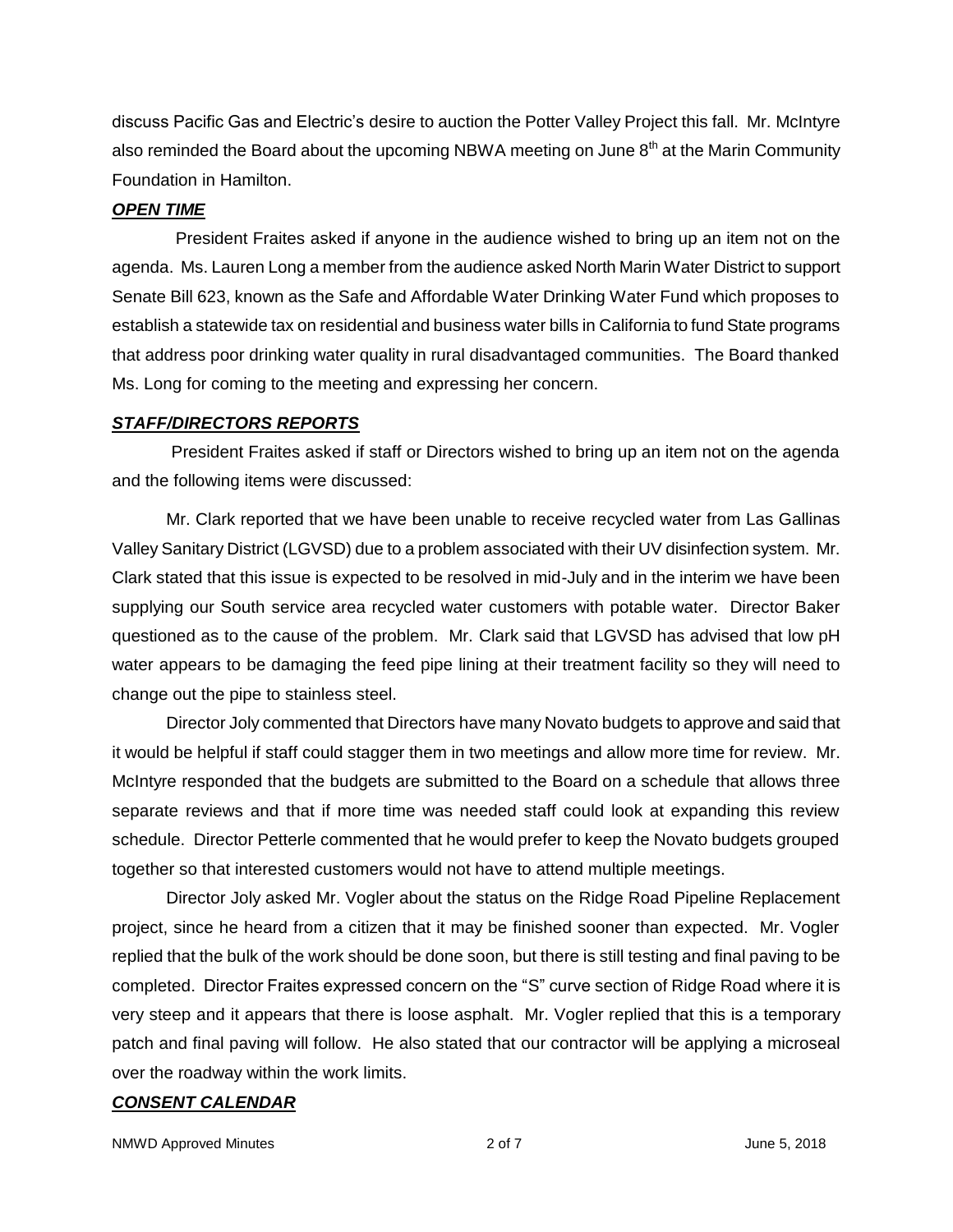On the motion of Director Petterle, and seconded by Director Joly the Board approved the following items on the consent calendar by the following vote:

AYES: Director Baker, Fraites, Grossi, Joly and Petterle

NOES: None

ABSENT: None

ABSTAIN: None

# *WATER AGREEMENT – COLLEGE OF MARIN INDIAN VALLEY CAMPUS ORGANIC FARM*

The Board approved the Water Service Agreement for College of Marin Campus Organic Farm.

# *RESOLUTION RE CONSOLIDATION OF DISTRICT ELECTION AND FILING INFORMATION*

# *DISTRICT ELECTION, NOVEMBER 6, 2018*

The Board approved the Resolution re the Consolidation of District Election. Directors Fraites and Grossi seats will have four year terms following the 2018 election, and Director Joly's seat has a two year term. The filing period for the November 6, 2018 District Election is July 16 through August 10, 2018.

# *GROUP LIFE INSURANCE RENEWAL*

The Board approved the recommended group life insurance renewal. The District's benefit package includes a life insurance policy for regular employees with a benefit equal to their annual salary. Mutual of Omaha will continue to be our policyholder as they are the lowest cost and guarantee a two-year rate.

# *MARIN COUNTY COOPERATIVE SERVICES AGREEMENT – CASGEM*

The Board approved the Cooperative Services Agreement with Marin County. The California Statewide Groundwater Elevation Monitoring (CASGEM) requires that groundwater elevations in all basins be regularly monitored. NMWD will assist Marin County Environmental Health Services with groundwater measurements at three of the well site locations in the northwestern portion of the county since we routinely travel to this area as part of our Oceana Marin operation and maintenance duties.

# *ACTION CALENDAR EMPLOYER ASSISTANT HOUSING PROGRAM LOAN*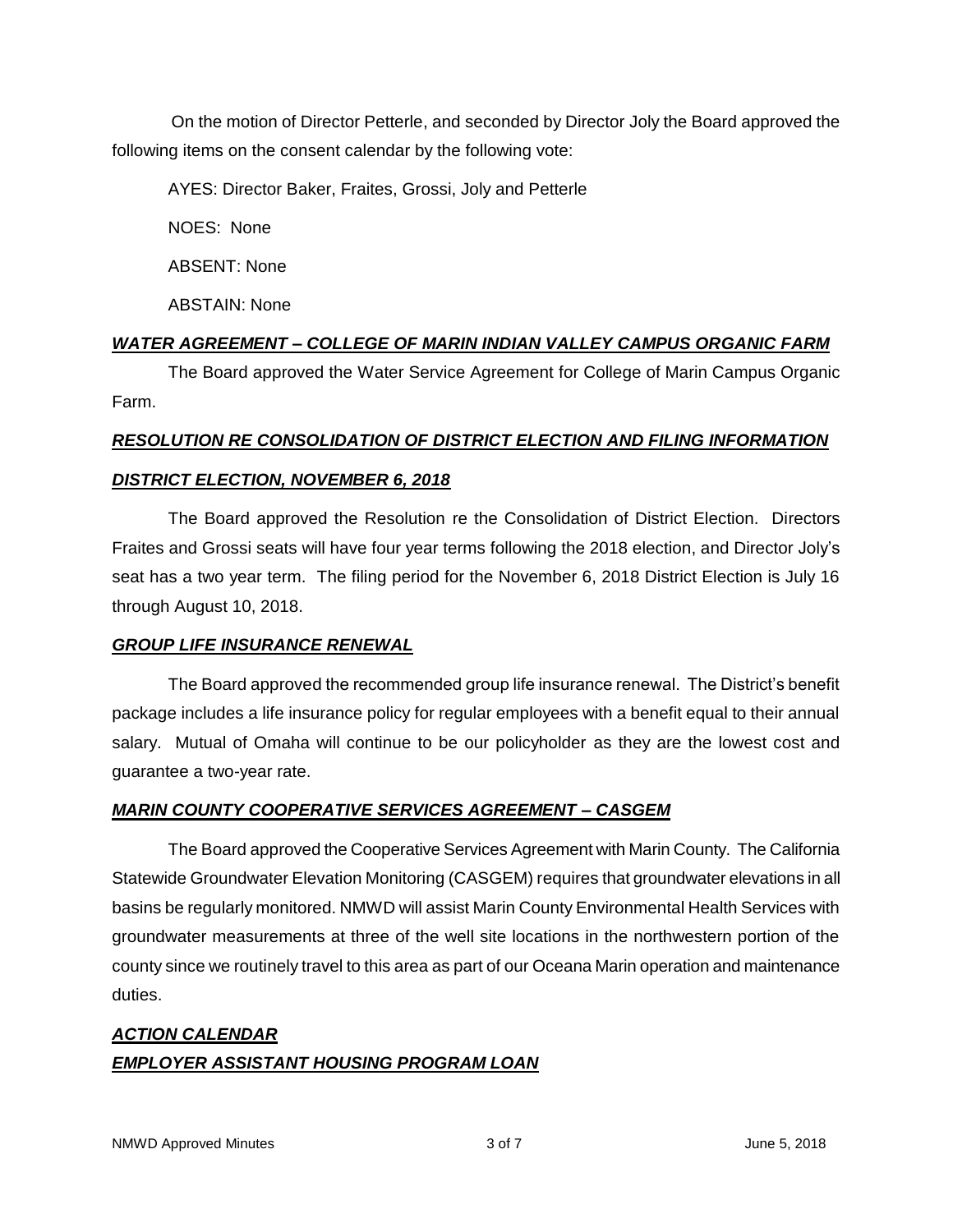Ms. Blue reviewed the District's Employer Assisted Housing Program and recommended that Field Services Representative, Christopher Rodriguez, be granted a loan of \$275,000 to purchase a market-rate home in Novato. Mr. McIntyre commented that Mr. Rodriguez interfaces regularly with our customers and his name is often mentioned with praise from our customers in the customer service reports. This program will help keep Mr. Rodriquez within the local community.

On the motion of Director Petterle, and seconded by Director Baker, the Board approved the Employer Assisted Housing Loan by the following vote:

AYES: Director Baker, Fraites, Grossi, Joly and Petterle

NOES: None

ABSENT: None

ABSTAIN: None

# *CONTRACT EXTENSION FOR NMWD TRENCH RESTORATION PAVING*

Mr. Arendell explained that W.K. McLellan Company has been the District's paving contractor for trench restoration work since 1997. McLellan has had an excellent working relationship with NMWD, the City of Novato and Marin County and there have been very few complaints due to the high quality of their work. Mr. Arendell requested the contract be extended for another year with no change in unit pricing. Director Baker commented that they have been around forever and that receiving a compliment from the City of Novato is testament to their good work.

On the motion of Director Baker, and seconded by Director Joly, the Board approved the Contract Extension for NMWD Trench Restoration Paving by the following vote:

AYES: Director Baker, Fraites, Grossi, Joly and Petterle

NOES: None

ABSENT: None

ABSTAIN: None

# *MMWD and North Marin Surplus Water Agreement*

Mr. McIntyre stated the agreement was developed for surplus water to be released by Marin Municipal Water District and treated by NMWD for ultimate use by the Nicasio community during intermittent limited water shortage conditions and is consistent with provisions in the NMWD and MMWD 2014 Interconnection Agreement. The MMWD Board of Directors approved this agreement at their May 15, 2018 meeting. Director Baker inquired as to where the customers or their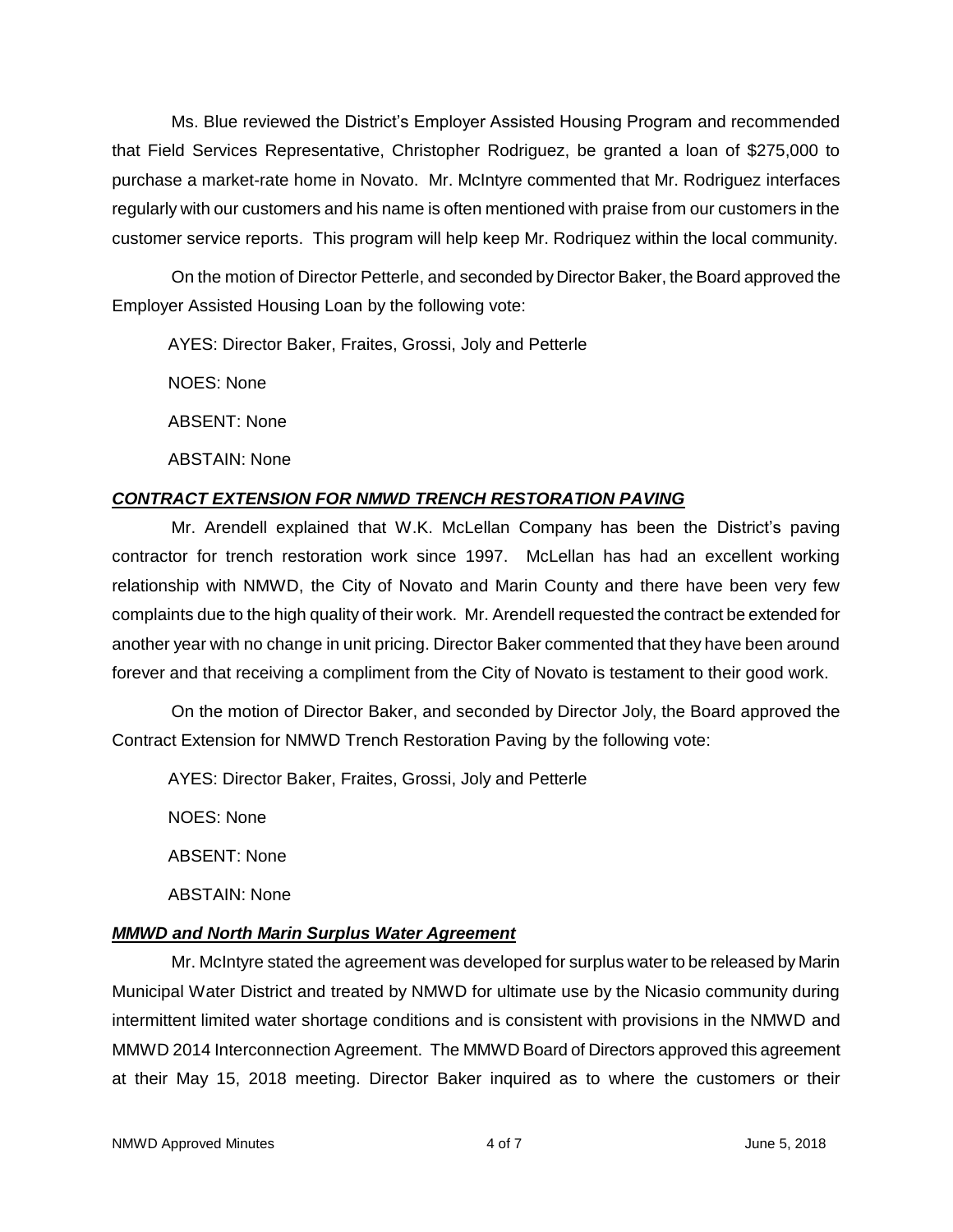contractors would actually take the water from the NMWD delivery system? Mr. McIntyre responded that a private hauler would obtain the water from the West Marin system using a hydrant meter.

On the motion of Director Joly, and seconded by Director Baker the Board approved the MMWD and North Marin Surplus Water Agreement by the following vote:

AYES: Director, Baker, Fraites, Grossi, Joly and Petterle

NOES: None

ABSENT: None

ABSTAIN: None

# *INFORMATION ITEMS*

# *DISCUSSION ON AMI OPT-OUT POLICY*

At the previous meeting the Board asked Mr. McIntyre to bring this item back for further discussion. He reminded the Board that the Opt-Out Policy was approved at the May 1, 2018 meeting. Mr. McIntyre stated that in the AMI survey performed earlier by Ms. Blue, five out of seven responding agencies did not have an Opt-Out Policy. The current policy states that a customer can only Opt-Out at the time of initial meter installation. Mr. McIntyre commented that he believes the policy as written is a fair compromise to address potential customer concerns. He also noted that any customer has the option to request an exception from the Board. Director Petterle stated that he had talked about this issue with Mr. McIntyre and is now fine with the policy.

# *THIRD QUARTER FY/18 – WATER QUALITY REPORT*

Mr. Ramudo provided the Board with the  $3<sup>rd</sup>$  Quarter Water Quality progress report. He reported that Stafford Lake water was not used as a source of drinking water in the third quarter. In Novato there was only one coliform positive sample this quarter and it was determined to be a result of contamination of the sample since the follow up samples were clean. In Point Reyes, the Gallagher well was used as the source of water during the quarter since this well is not prone to intrusion from seawater. The treatment performance at Point Reyes Treatment Plant was optimal and water quality was good. Mr. Ramudo reported the Deer Island plant did not produce water during this quarter.

Mr. Ramudo also announced that our flushing program commenced in Zone 1 and there were very few complaints from customers, and in those cases a Field Service Representative came out to help the consumer flush their plumbing. Director Baker asked if distribution piping in cul-desacs were more in need of flushing. Mr. Ramudo explained that they were because many of the culde-sac pipelines are not looped creating dead-ends. Director Fraites asked if we notified customers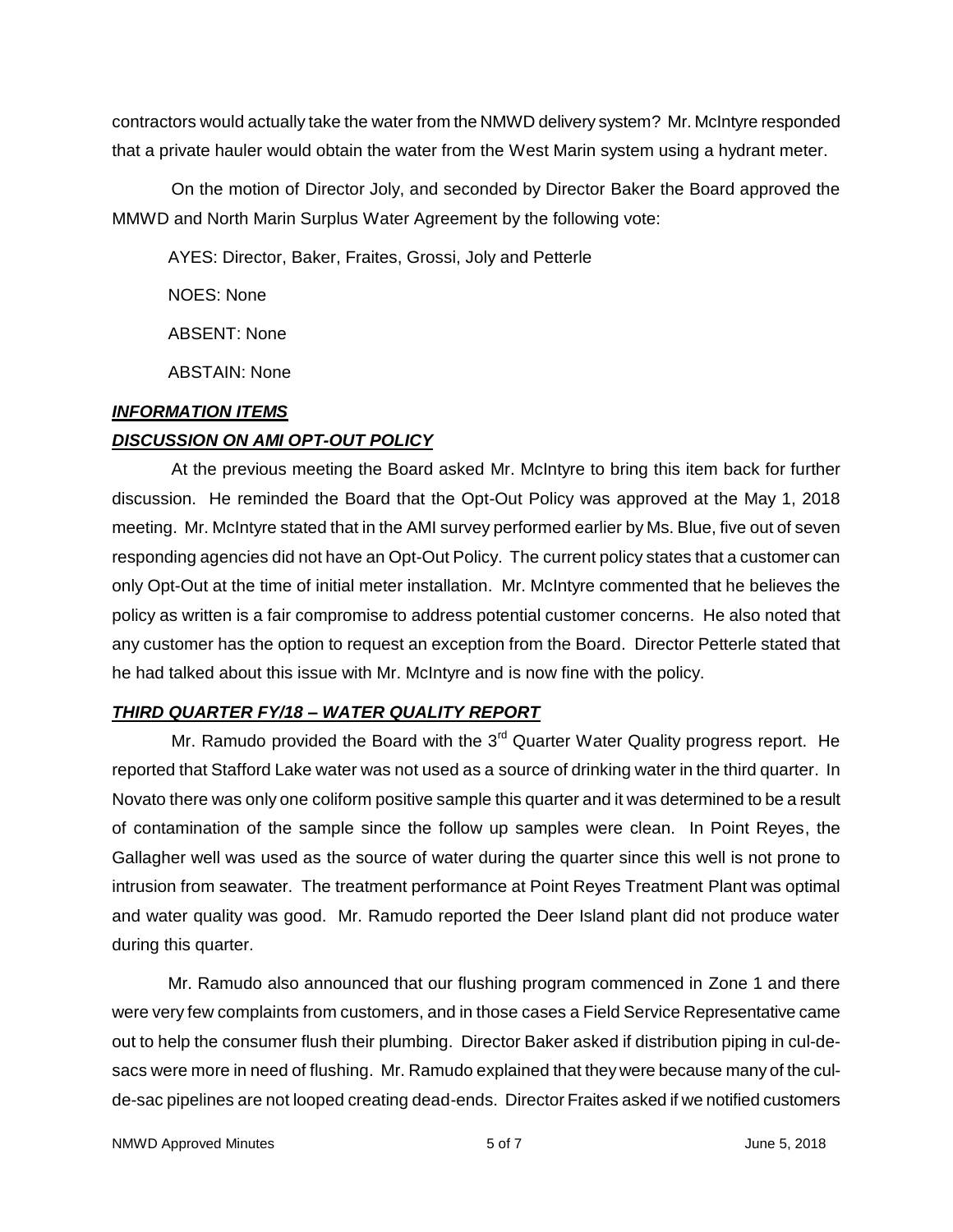that we were flushing. Mr. Ramudo responded that we put a notice on our website, on Facebook and our crews have magnetic signs. He added that this is an important water quality service to our customers.

#### *INITIAL REVIEW- FY 19 WEST MARIN WATER AND OCEANA MARIN SEWER BUDGETS*

Ms. Blue presented the full budget for West Marin Water and Oceana Marin Sewer. West Marin incorporates a 4.5% increase, \$2.50 per month increase for the average customer. Oceana Marin will see a 5% rate increase, which will be a \$4.00 a month increase per customer. This will be reviewed again at the June 19<sup>th</sup> meeting.

### *WAC/TAC MEETING- MAY 7, 2018*

Mr. McIntyre discussed the recent WAC/TAC meeting held on May 7, 2018. He reported that the Russian River was operating under Normal water year conditions through April and as of June 1 it was reclassified to Dry water year conditions. A Dry year classification allows SCWA to reduce water releases without having to file a petition to the State. Mr. McIntyre stated that year to date water usage for the Agency water contractors was 13% below the 2013 benchmark. In addition, Mr. McIntyre reported that the Army Corps of Engineers allocated \$3.6M in funding this year for the Dry Creek Habitat Enhancement project.

#### *MISCELLANEOUS*

The Board received the following miscellaneous items: Disbursements-Dated May 17, 24, and 31, 2018, Press Release – Russian River Inflatable Rubber Dam Going Up, Media Release – Harmful Algal Bloom Season Beginning in California Lakes, Rivers and Streams.

The Board also received the following news articles: PG&E to auction dams project, Humboldt County to draft stance on future of Eel River Dams after PG&E announcement, California moves closer to crafting specific water caps for urban districts, Water Contamination clearing up in Santa Rosa's Fountaingrove neighborhood, Price of Water 2018: Utilities Revise Household Water Rate Formulas.

In addition the Board received a handout at the meeting of an email from Novato Resident Nani Rankin asking for North Marin Water District's support of the proposed Safe and Affordable Drinking Water Fund.

# *ADJOURNMENT*